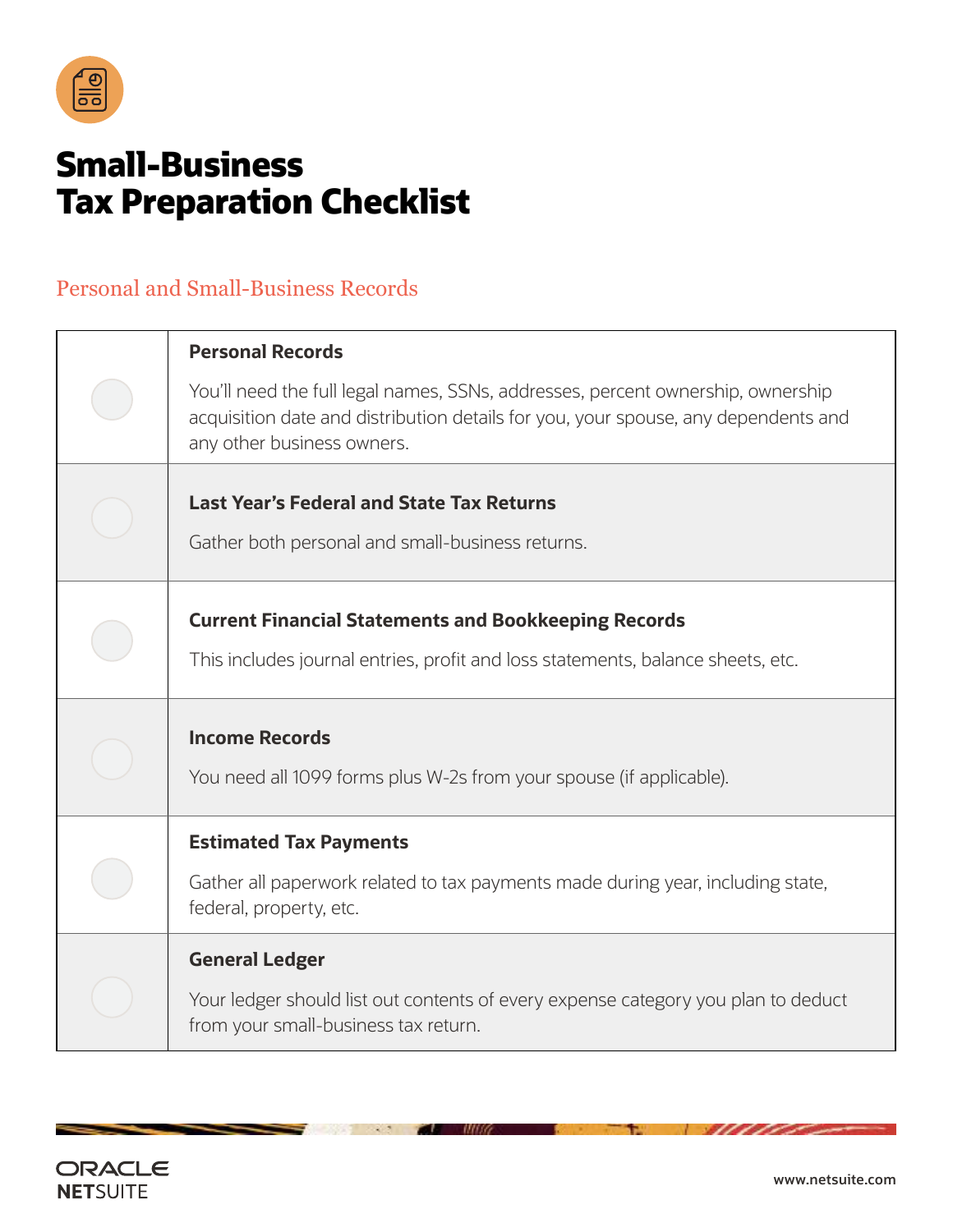## Itemized Business Expense Records

|  | <b>General Business Expenses</b>                                                                                                                                                                               |                                    |  |
|--|----------------------------------------------------------------------------------------------------------------------------------------------------------------------------------------------------------------|------------------------------------|--|
|  | Keep receipts for all business-related expenses you plan to deduct (itemize by<br>category, vendor name, date, amount, etc.). Examples of common business-<br>expense categories:                              |                                    |  |
|  | Meals and entertainment                                                                                                                                                                                        | Office supplies                    |  |
|  | Travel (hotel, airfare, transportation, etc.)                                                                                                                                                                  | Internet and cell phone            |  |
|  | Advertising (business cards, website, ads, etc.)                                                                                                                                                               | <b>Bank fees</b>                   |  |
|  | Legal and accounting fees                                                                                                                                                                                      | Business loan interest             |  |
|  | Business insurance                                                                                                                                                                                             | Equipment, storage and office rent |  |
|  | Tax, business license and permit fees                                                                                                                                                                          |                                    |  |
|  | <b>Home Office Deduction</b>                                                                                                                                                                                   |                                    |  |
|  | If you work out of your home, there are many tax deductions you can take advantage<br>of. The following are examples of expenses you can report on Form 8829, which is<br>attached to Schedule C of your 1040: |                                    |  |
|  | Square footage of the home                                                                                                                                                                                     | Homeowner's/renter's insurance     |  |
|  | Square footage of the office space                                                                                                                                                                             | Form 1098s for mortgage interest   |  |
|  | Utilities plus repairs                                                                                                                                                                                         | Property taxes                     |  |
|  | <b>Vehicle Deduction</b>                                                                                                                                                                                       |                                    |  |
|  | If you use your car for business, keep a logbook of your mileage for business use.<br>You cannot deduct the following business-related expenses without a logbook and<br>itemized receipts:                    |                                    |  |
|  | Fuel and oil costs                                                                                                                                                                                             | Parking fees and toll charges      |  |
|  | Lease payments                                                                                                                                                                                                 | Repair and maintenance fees        |  |
|  | Insurance and tax payments                                                                                                                                                                                     |                                    |  |

 $\mathcal{L}$  and  $\mathcal{L}$ 

 $\sim$ 

**Barbara Barbara** 

۰.

7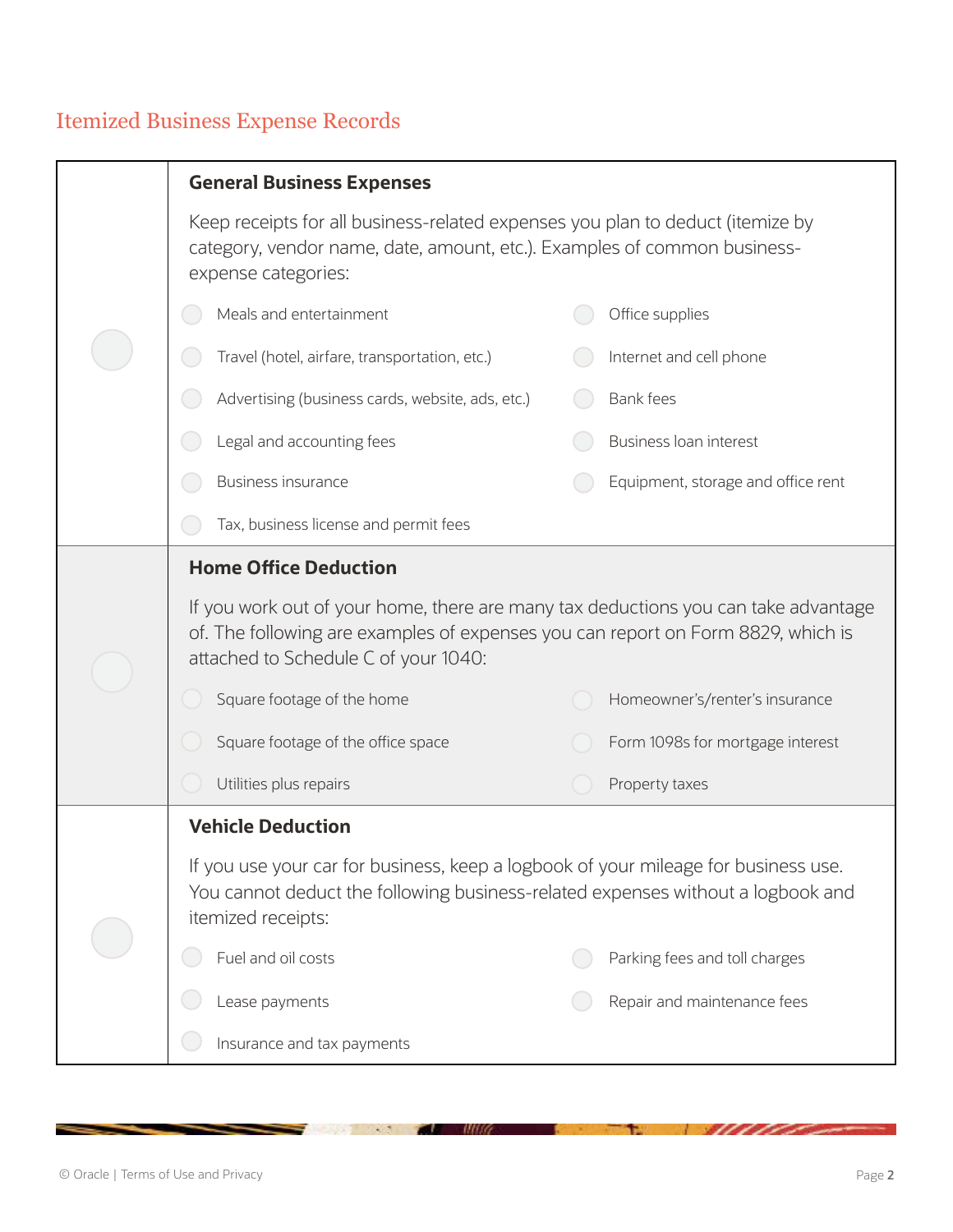|  | <b>Sold or Purchased Assets</b>                                                                                                                                 |  |
|--|-----------------------------------------------------------------------------------------------------------------------------------------------------------------|--|
|  | Keep proper documentation of all business-related assets you've bought or sold<br>during the year (purchase orders, invoices, receipts or checks, etc.).        |  |
|  | <b>Asset Depreciation</b>                                                                                                                                       |  |
|  | Keep record of the cost and acquisition date of key business assets along with the<br>sales price and disposition date of assets sold within the calendar year. |  |
|  | <b>Salaries and Wages Paid to Employees</b>                                                                                                                     |  |
|  | You'll need copies of W-2 and W-3 forms along with federal and state payroll returns<br>(Form 940).                                                             |  |
|  | <b>Commissions to Subcontractors</b>                                                                                                                            |  |
|  | You will have to issue a Form 1099-MISC to anyone you paid for services of \$600 or<br>more (installation, bookkeeping, etc.).                                  |  |
|  | <b>Fringe Benefits</b>                                                                                                                                          |  |
|  | Keep records of any benefits offered to employees. This could include:                                                                                          |  |
|  | Employer-based pension/profit sharing contributions                                                                                                             |  |
|  | Employer-paid HSA contributions                                                                                                                                 |  |
|  | Employer-paid health insurance premiums                                                                                                                         |  |
|  | <b>Self-Employment Expenses</b>                                                                                                                                 |  |
|  | Keep records of any additional self-employment-related expenses, including:                                                                                     |  |
|  | Health Savings Account contributions<br>Pension plan contributions<br>(Form 5498-SA)                                                                            |  |
|  | Job-hunting and job-related<br>IRA contributions (Form 5498)<br>educational expenses                                                                            |  |
|  | Health insurance payments                                                                                                                                       |  |

 $\mathcal{L}$  and  $\mathcal{L}$ 

**START OF BUILDING** 

그것 그렇게 아

e.

<u> Summer States States States States States States States States States States States States States States States States States States States States States States States States States States States States States States Sta</u>

÷.

- 1